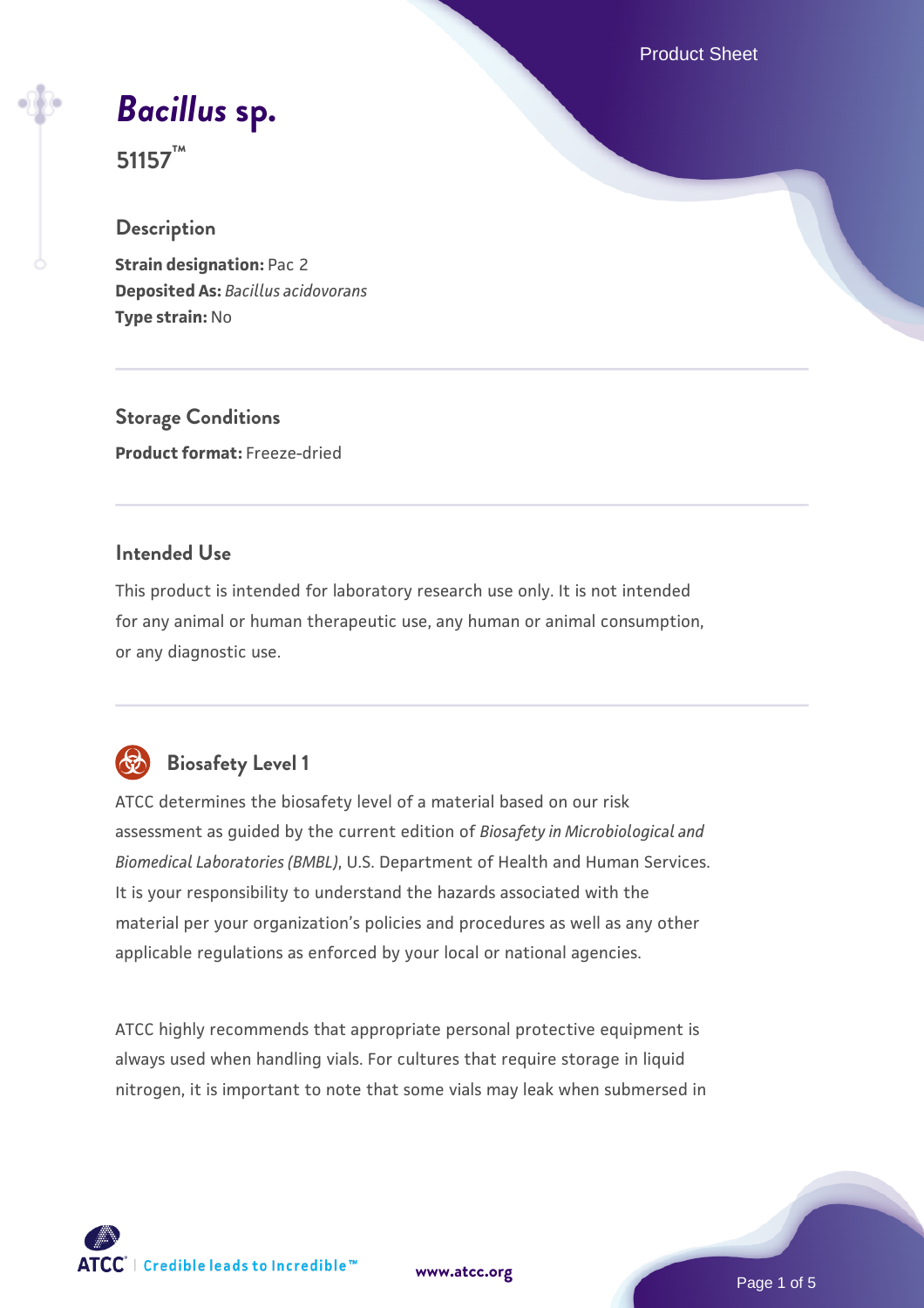liquid nitrogen and will slowly fill with liquid nitrogen. Upon thawing, the conversion of the liquid nitrogen back to its gas phase may result in the vial exploding or blowing off its cap with dangerous force creating flying debris. Unless necessary, ATCC recommends that these cultures be stored in the vapor phase of liquid nitrogen rather than submersed in liquid nitrogen.

## **Certificate of Analysis**

For batch-specific test results, refer to the applicable certificate of analysis that can be found at www.atcc.org.

#### **Growth Conditions**

**Medium:**  [ATCC Medium 3: Nutrient agar or nutrient broth](https://www.atcc.org/-/media/product-assets/documents/microbial-media-formulations/3/atcc-medium-3.pdf?rev=7510837507e64d849c62a46b5b2197a1) **Temperature:** 30°C

## **Material Citation**

If use of this material results in a scientific publication, please cite the material in the following manner: *Bacillus* sp. (ATCC 51157)

### **References**

References and other information relating to this material are available at www.atcc.org.

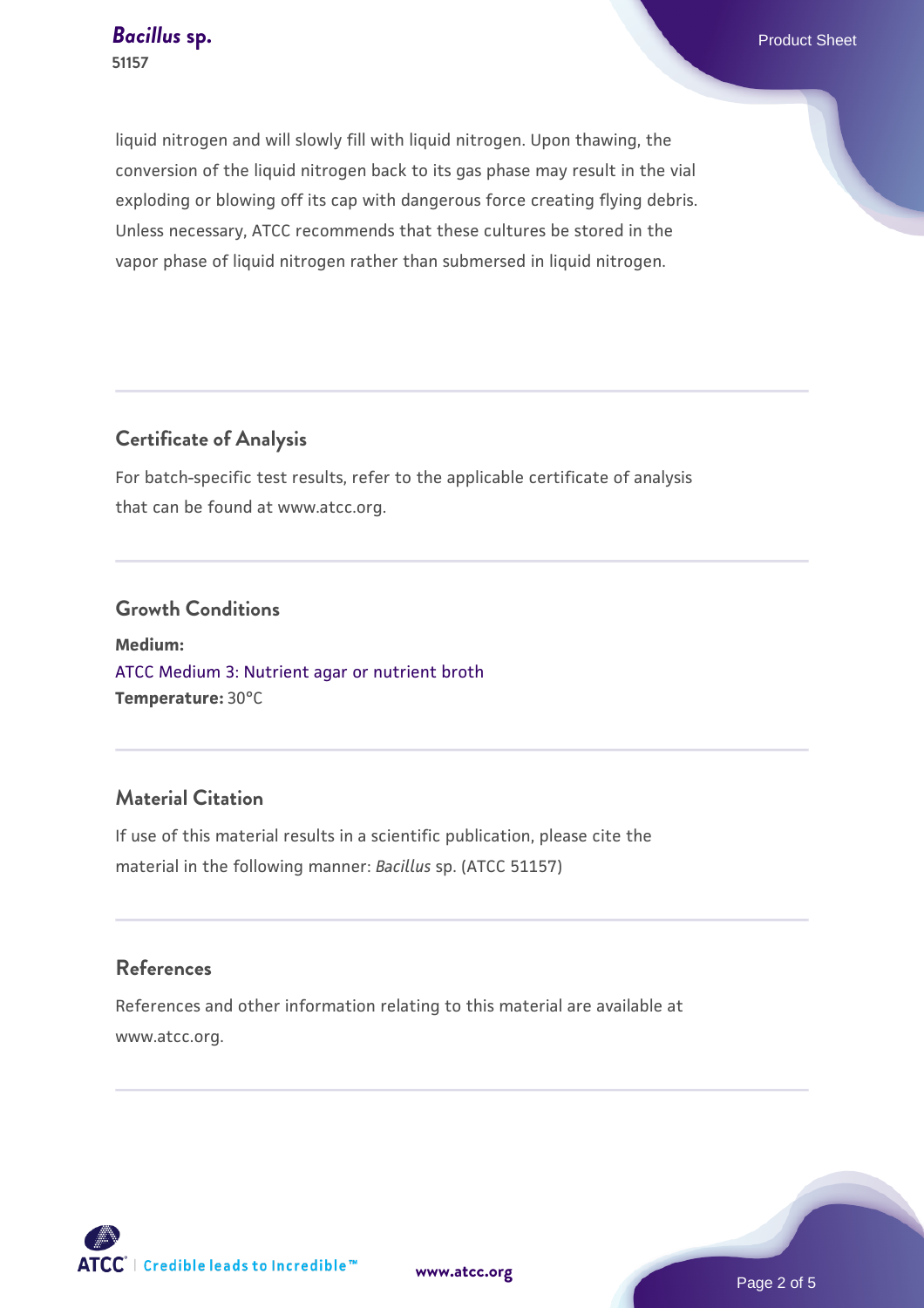#### **[Bacillus](https://www.atcc.org/products/51157) [sp.](https://www.atcc.org/products/51157)** Product Sheet

**51157**

#### **Warranty**

The product is provided 'AS IS' and the viability of ATCC® products is warranted for 30 days from the date of shipment, provided that the customer has stored and handled the product according to the information included on the product information sheet, website, and Certificate of Analysis. For living cultures, ATCC lists the media formulation and reagents that have been found to be effective for the product. While other unspecified media and reagents may also produce satisfactory results, a change in the ATCC and/or depositor-recommended protocols may affect the recovery, growth, and/or function of the product. If an alternative medium formulation or reagent is used, the ATCC warranty for viability is no longer valid. Except as expressly set forth herein, no other warranties of any kind are provided, express or implied, including, but not limited to, any implied warranties of merchantability, fitness for a particular purpose, manufacture according to cGMP standards, typicality, safety, accuracy, and/or noninfringement.

#### **Disclaimers**

This product is intended for laboratory research use only. It is not intended for any animal or human therapeutic use, any human or animal consumption, or any diagnostic use. Any proposed commercial use is prohibited without a license from ATCC.

While ATCC uses reasonable efforts to include accurate and up-to-date information on this product sheet, ATCC makes no warranties or representations as to its accuracy. Citations from scientific literature and patents are provided for informational purposes only. ATCC does not warrant that such information has been confirmed to be accurate or complete and the customer bears the sole responsibility of confirming the accuracy and completeness of any such information.

This product is sent on the condition that the customer is responsible for and assumes all risk and responsibility in connection with the receipt, handling,

**[www.atcc.org](http://www.atcc.org)**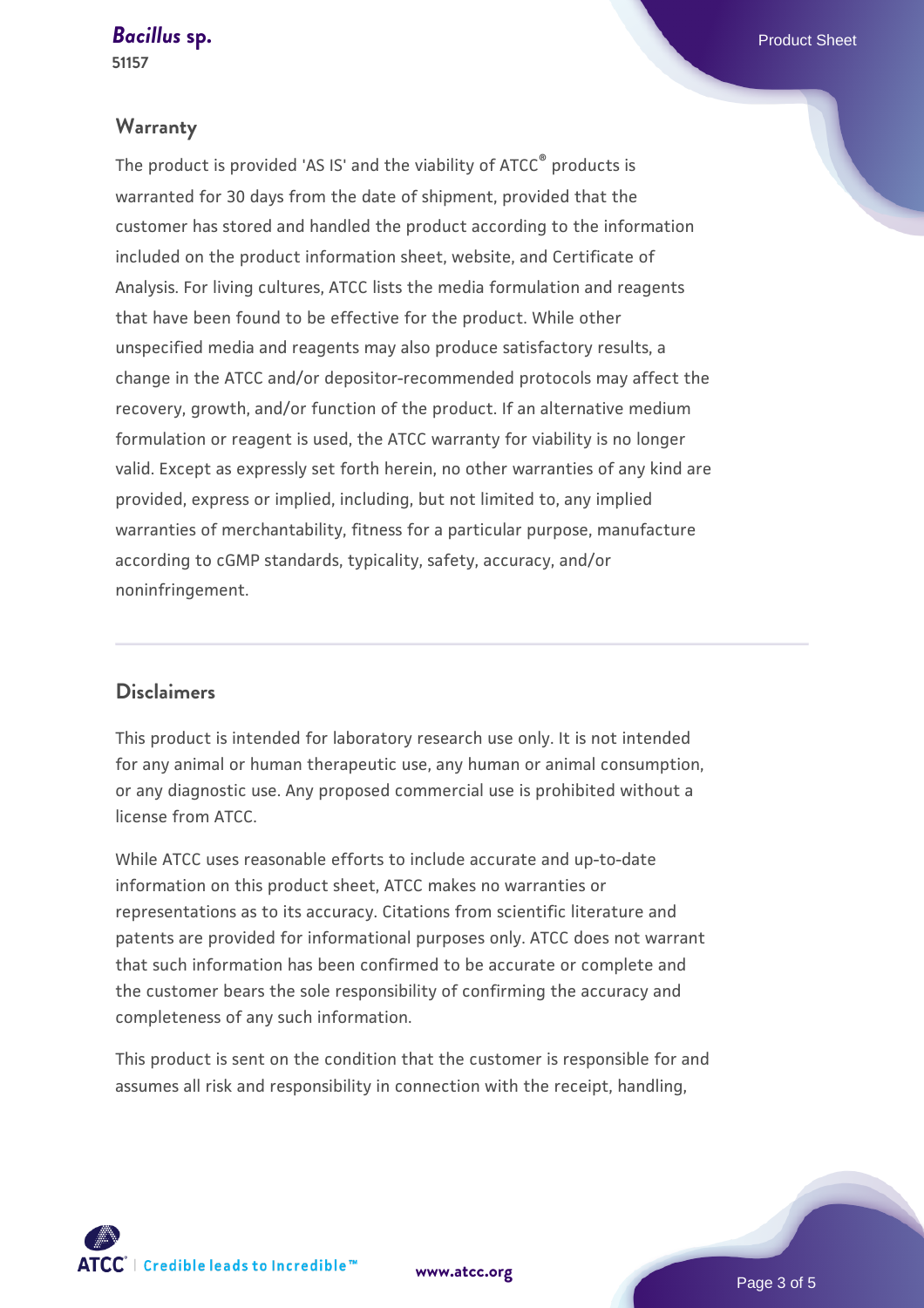storage, disposal, and use of the ATCC product including without limitation taking all appropriate safety and handling precautions to minimize health or environmental risk. As a condition of receiving the material, the customer agrees that any activity undertaken with the ATCC product and any progeny or modifications will be conducted in compliance with all applicable laws, regulations, and guidelines. This product is provided 'AS IS' with no representations or warranties whatsoever except as expressly set forth herein and in no event shall ATCC, its parents, subsidiaries, directors, officers, agents, employees, assigns, successors, and affiliates be liable for indirect, special, incidental, or consequential damages of any kind in connection with or arising out of the customer's use of the product. While reasonable effort is made to ensure authenticity and reliability of materials on deposit, ATCC is not liable for damages arising from the misidentification or misrepresentation of such materials.

Please see the material transfer agreement (MTA) for further details regarding the use of this product. The MTA is available at www.atcc.org.

## **Copyright and Trademark Information**

© ATCC 2021. All rights reserved.

ATCC is a registered trademark of the American Type Culture Collection.

## **Revision**

This information on this document was last updated on 2021-05-19

## **Contact Information**

ATCC 10801 University Boulevard Manassas, VA 20110-2209 USA